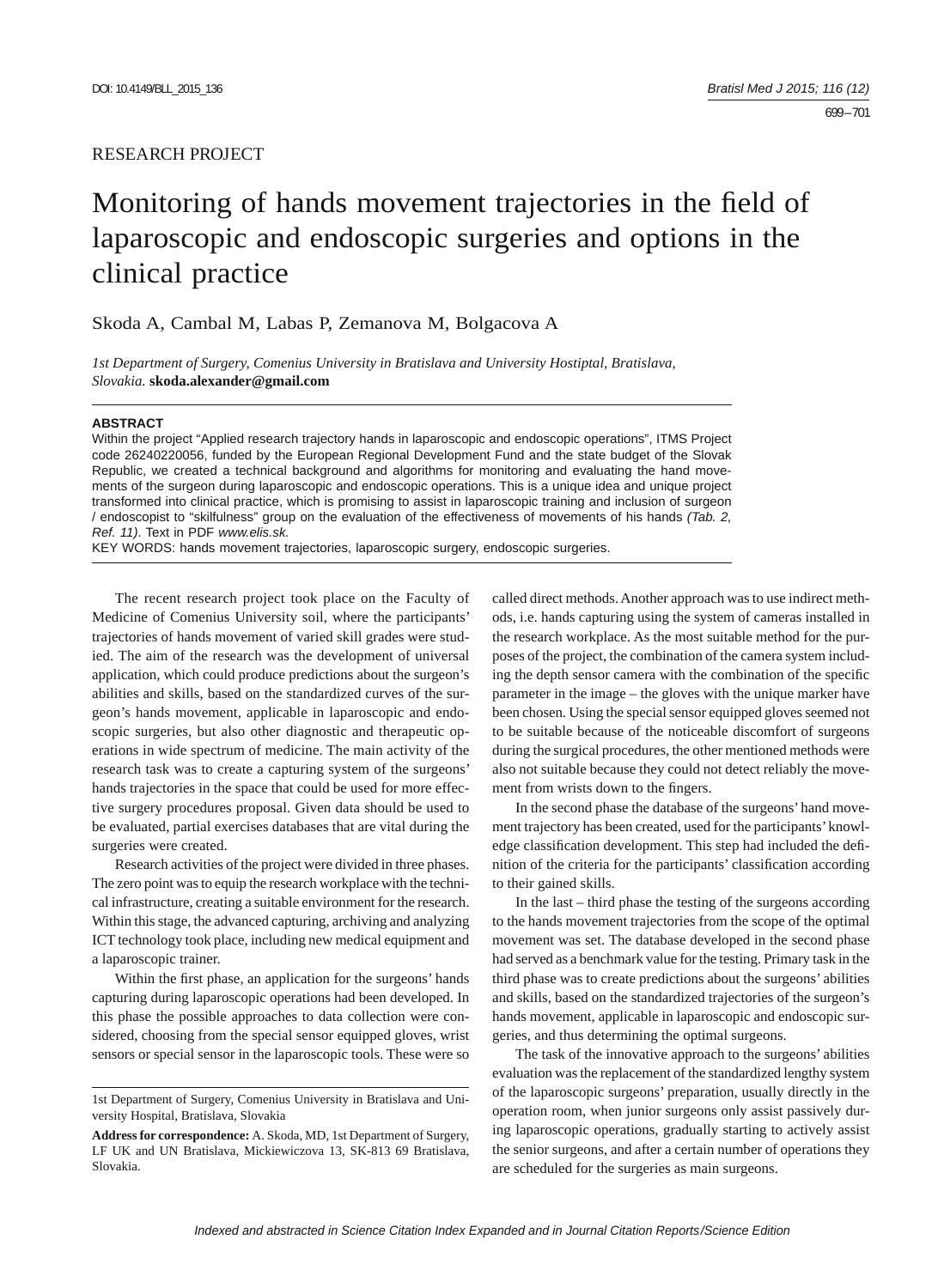699 – 701

#### **Tab. 1. Specifi c research environmental conditions.**

|          | Pros                                                                                                                                                                       | Cons                                                                                                                                                                              |
|----------|----------------------------------------------------------------------------------------------------------------------------------------------------------------------------|-----------------------------------------------------------------------------------------------------------------------------------------------------------------------------------|
| ainer    | • Various cams placement<br>• Various participant and trainer placement according to the cams<br>• Repeat the record option when system fails<br>• Non-sterile environment | • Light conditions (unstable light during the exercises)                                                                                                                          |
| peration | • Light conditions (relatively constant light after even several hours)                                                                                                    | • Fixed cams standing<br>• Unable to guarantee the unique surgeon in the image<br>• Sterile environment<br>• Restricted options of further cams positioning<br>• Unique surgeries |

#### **Tab. 2. The character of the laparoscopic operation.**

|              | Pros                                                                                                                                                                                                                                                                                                                              | Cons                                                                                                                         |
|--------------|-----------------------------------------------------------------------------------------------------------------------------------------------------------------------------------------------------------------------------------------------------------------------------------------------------------------------------------|------------------------------------------------------------------------------------------------------------------------------|
| scopy<br>apa | • The tool is held permanently by hand. The method is changed<br>only in the specific action executed by the tool (e.g. cutting), resp.<br>when changed to different tool. No necessity to analyse the hand<br>gestures.<br>• Laparoscopic tool action is commonly not perceptible to the eye<br>• Standardized shape of the tool | • The surgical glove colour is not unique in the image, can be<br>changed during the surgery ( <i>i.e.</i> covered by blood) |

#### **Project realization**

The given aims of the particular phases were needed to achieve the final result positive evaluation. Based on the chosen methodical approach it was possible to evaluate the research. Within the first phase, application development, the approach under the four defined steps was necessary. One of the external factors that was taken into account, was the specific character of the environment of the Faculty of Medicine of the Comenius University, i.e. various conditions in the case of the tasks executed on the laparoscopic trainer and real surgery (Tab. 1), as the character of the surgery (Tab. 2).

System of the data collection and analysis had to be developed while considering these factors and to enable the ex post semiautomatic processing of the experimental data.

Based on the available input information and limitations, within the first phase, after the technical infrastructure installation, the application had been developed, based on principles of the image data capturing, data reconstruction, selection of the surgeons' hands in the image, identification of the hands position and further dimensional time stamped hands movement monitoring. Based on this procedure, an application has been developed, that monitors, captures and evaluates the hands movements during the exercise. The application had been then installed in the Faculty of Medicine of Comenius University's dedicated places and took an inherent part in next phases of the research.

In the second stage, using the application and the chosen procedure the database of the laparoscopic trainer exercises was created. There were three main categories of the participants defined.

Student has theoretical knowledge of the laparoscopic operations, but has no practical experience. Advanced user have strong theoretical knowledge of laparoscopic surgeries, have assisted the laparoscopical surgeries, though have never operated. Expert has excellent theoretical knowledge and has led number of surgeries. Definition of the categories was proposed according to the classi-

fication of some hands movement characteristics. Categories were defined on the basis of the quality of the exercised predefined tasks, as the benchmark value the results of the most skilled category of the participants – the experts were used. Analyzing the results with the benchmark the database of the exercises was created and participants were classified into three categories. Experiment on the laparoscopic trainer consisted of four exercises, two in virtual environment and two on the laparoscopic trainer. According to the experts hands movement trajectories the scatters of the participant movements were defined and then classified into the categories.

The third stage, the experiment, consisted of the participants testing within the predefined exercises and their classification based on the database created in the previous phase. Participants were told to execute one of the exercises, their operation was captured with the same method, evaluated and the participants were assigned to the categories according to their results.

Output of the first phase have been the mechanism of capturing and recording the surgeons hands movement using the technical equipment – cam system capturing the hands movement within the laparoscopic trainer manipulation. In the second phase the surgeons hands movement database has been developed, allowing to create the predictions about surgeons abilities. Application enabling surgeon testing according to the hands movement trajectories in terms of the optimal movements has been developed in phase three.

Results given by the categorization function had brought the conclusion that practically in all exercises it was possible to observe an improvement among the defined categories, confirming the presumptions, standing as the background in their defining process. Subsequently, the possibility of grouping the participants according to the results has been verified. In exercise 1, categorization function correctly defined new participants into existing categories, comparing their abilities with the database benchmark. The characteristics selection itself seemed to be correct and the assumption of improvement/deterioration of values in means of the skills categories as legitimate.